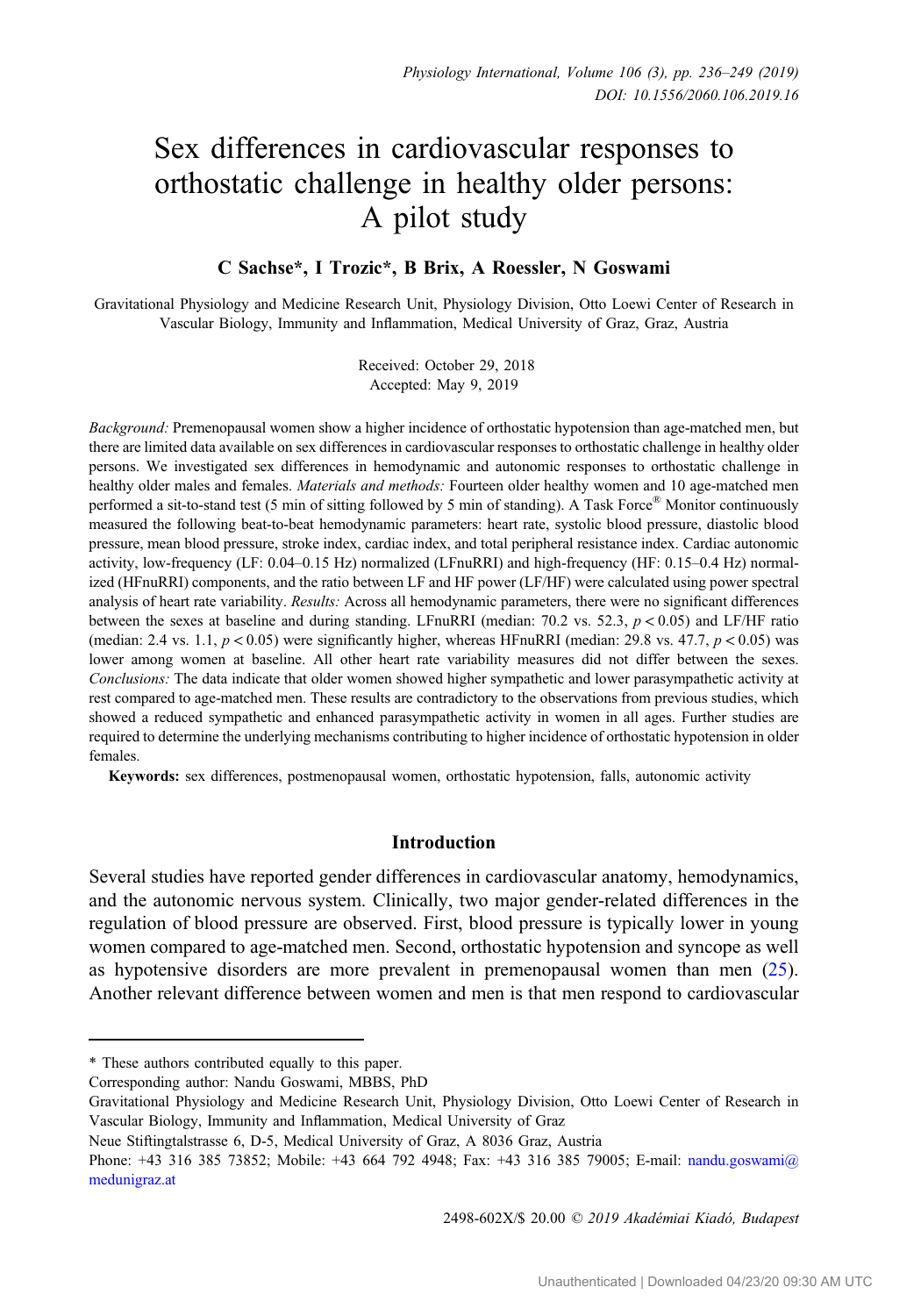stress primarily with an increase in peripheral resistance, whereas women show greater heart rate (HR) increases ([12,](#page-12-0) [48](#page-13-0)). Because of the greater HR in women, the amount of blood pumped by the heart [stroke volume (SV)] is lesser. Therefore, the total amount of blood in the circulation [cardiac output (CO)] is smaller that reduces the volume of blood coming back to the heart (venous return). According to earlier reports, venous return is the main determinant for the higher incidence of orthostatic hypotension in younger women compared to age-matched man. In addition, older women maintain venous return better, which could explain the smaller incidence of orthostatic hypotension compared to younger women [\(8](#page-11-0)). Furthermore, there appears to be a difference in the regulation of sympathetic and parasympathetic autonomic system between men and women. Several studies have shown that women have a reduced sympathetic but enhanced parasympathetic activity compared to men [\(1](#page-11-0), [30\)](#page-12-0). Young healthy women demonstrate a high vagal cardiac tone during rest due to parasympathetic predominance but a lower sympathetic vascular stimulation of peripheral vasculature, whereas men show high sympathetic input to vascular regulation [\(5](#page-11-0), [9,](#page-11-0) [30](#page-12-0)). Therefore, women respond to orthostatic challenge primarily with vagal withdrawal, whereas men respond with sympathetic activation and an increase in peripheral resistance [\(5](#page-11-0), [11](#page-11-0), [16](#page-12-0)). Gender differences vary depending on age [\(20](#page-12-0)). Aging has an adverse influence on orthostatic intolerance. Orthostatic problems and orthostatic hypotension occur relatively frequently in older people [\(20](#page-12-0), [40](#page-13-0)).

In the light of demographic changes reflecting an increasing proportion of older individuals, it is important to gain more detailed information on cardiovascular regulation during changes in posture in older people and possible differences between men and women. Orthostatic hypotension is common in older persons with a prevalence that varies from 4% to 33% [\(40\)](#page-13-0) and is associated with risk of falls, fractures, syncope, and higher morbidity [\(20](#page-12-0), [42,](#page-13-0) [46,](#page-13-0) [50](#page-13-0)). Generally, the risk of falls increases with aging and women are more affected than men [\(13](#page-12-0), [38](#page-13-0), [45](#page-13-0)). According to the WHO global report on fall prevention in older persons, approximately 30% of older people  $\geq$ 65 years of age fall each year [\(50](#page-13-0)). Falls are the major cause of injury-related hospitalizations in older people and therefore represent an important public health issue ([13\)](#page-12-0). Preventing falls is essential and when designing prevention strategies, one should not disregard sex-specific factors. Most studies, however, investigating sex differences focused on healthy young persons and the results were not fully transferable to the older population. In older subjects, sex differences in cardiovascular responses and orthostatic tolerance are not yet completely clear [\(29\)](#page-12-0).

The aim of this study, therefore, is to examine how orthostatic loading provided by a sitto-stand test and gender contributes to changes in cardiovascular responses in healthy older people. We hypothesized that older men and women will respond similarly to orthostatic loading and that gender-related differences in hemodynamic and cardiac autonomic responses are no longer detectable.

#### Methods

#### Subjects

Ten men and 14 women were recruited in Graz, Austria. All subjects fulfilled the following inclusion and exclusion criteria. In this study, we included men and women at the age of 55 years and older. Participants with epilepsy, dementia, Parkinson's disease, stroke, chronic diabetes mellitus, and severe disabilities were excluded. Each subject underwent clinical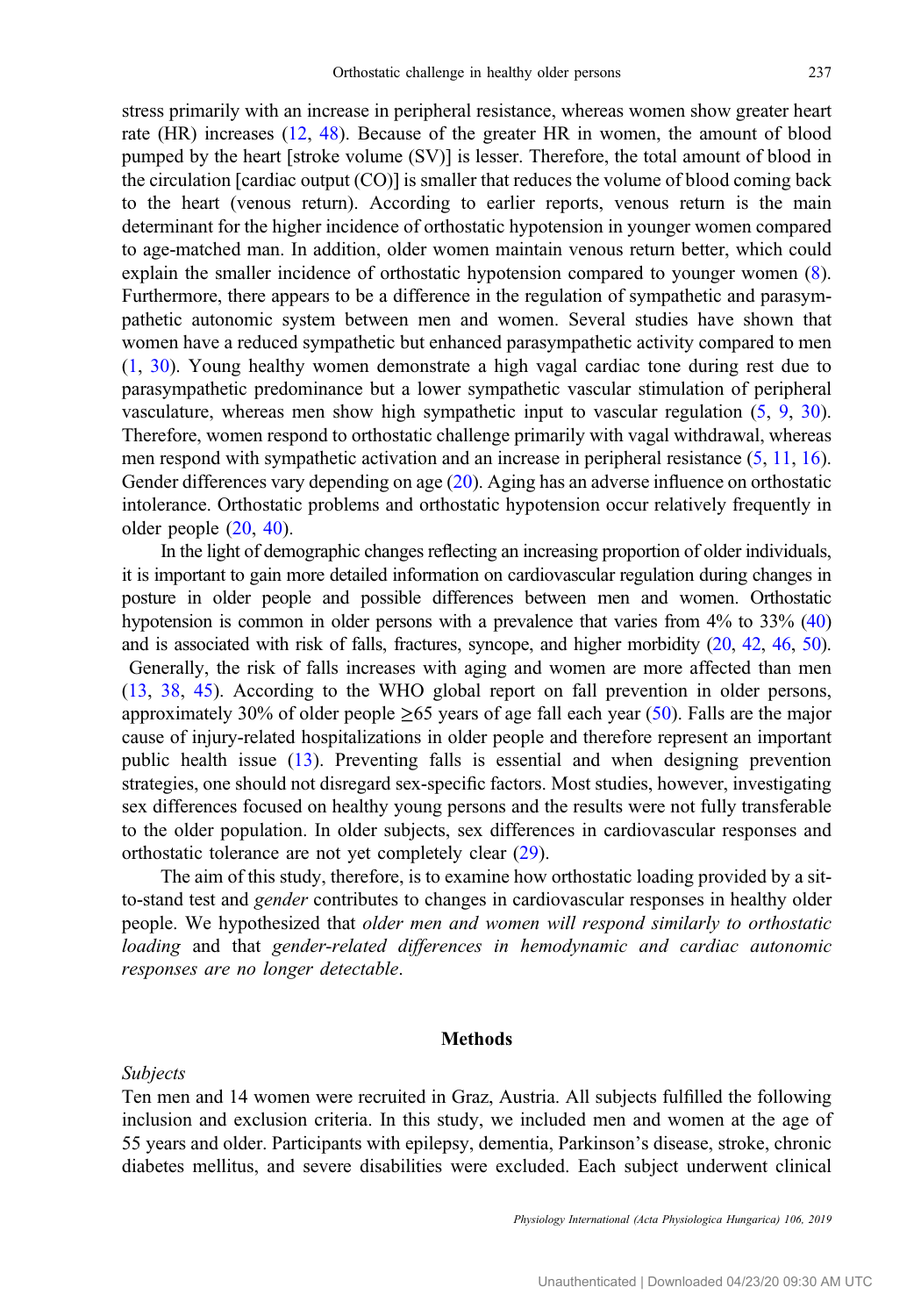evaluation that included a review of medical history, clinical neurological examination and received medical clearance to participate in this study. All study volunteers were instructed to refrain from stressful activity before testing and to abstain from caffeine or other stimulants 24 h before testing. This study was carried out in accordance with the recommendations of the World Medical Association. The protocol was approved by the Ethics Committee of the Medical University of Graz, Austria. All subjects gave written informed consent in accordance with the Declaration of Helsinki.

### Experimental protocol

The participants were requested to report at 7:00 a.m. The actual measurements were performed between 07:00 and 10:00 a.m. Studies were conducted in a sensory-minimized environment, i.e., a quiet, partially darkened room, and maintained at a comfortable temperature. While the subject was sitting, hemodynamic and autonomic monitoring were applied, including measurement of intermittent (upper arm oscillometry) and continuous blood pressure (finger plethysmography), HR [3-lead electrocardiogram (ECG)], and thoracic impedance measurements using a Task Force® Monitor (TFM; CNSystems, Graz, Austria). A sit-to-stand test was used to provide orthostatic loading. The subjects were told to sit quietly with arm relaxed by their sides during the 5-min period of rest, after which they are assisted into the standing position for 5 min. During this period, they were instructed to keep their eyes open, to fix a point at eye level, and not to alter foot placement to avoid the effect of the skeletal-muscle pump. All subjects were asked to breathe normally and not to speak except in case of discomfort. Precautions (assistance in standing and available medical personnel) were taken to ensure safety in case a subject becomes syncopal during standing.

#### Data collection

After participant preparation and establishment of baseline measurements, data were collected during a 5-min period of sitting, followed by a 5-min period of standing. The subjects were then requested to sit down for additional 5 min (recovery period). The hemodynamic and autonomic monitoring recorded during the experimental protocol included 3-lead ECG (FD-13, Fukuda Denshi Co. Ltd., Tokyo, Japan), upper arm oscillometry, finger plethysmography (Finometer, Finapres Medical Systems B.V., Amsterdam, the Netherlands), and thoracic electrical impedance measurements. The ECG electrodes were attached for continuous recordings of HR. Beat-to-beat measurement of blood pressure was monitored using a finger plethysmography. In addition, intermittent blood pressure was measured from the left upper arm to calibrate continuous blood pressure values to the oscillometric measurement and for providing absolute blood pressure values. The double-finger sensor for measurement of continuous non-invasive blood pressure was placed on the right hand, which was fixed by a sling at heart level throughout the testing periods. The device for continuous blood pressure measurement was attached to right forearm. Four electrodes, one on the neck, two at the lateral side of the thorax at the xiphoid level, and one neutral electrode on the lower leg, were attached for transthoracic bio-impedance cardiography (ICG) from which SV, CO, and other cardiodynamic parameters were continuously processed. Electrocardiogram, continuous non-invasive arterial blood pressure measurement, and thoracic impedance were synchronized and integrated in the TFM.

Mean arterial pressure was calculated from systolic (sBP) and diastolic blood pressures (dBP). SV was computed from the signal of the transthoracic bio-ICG. ICG measurement was performed based on the original Kubicek design using an improved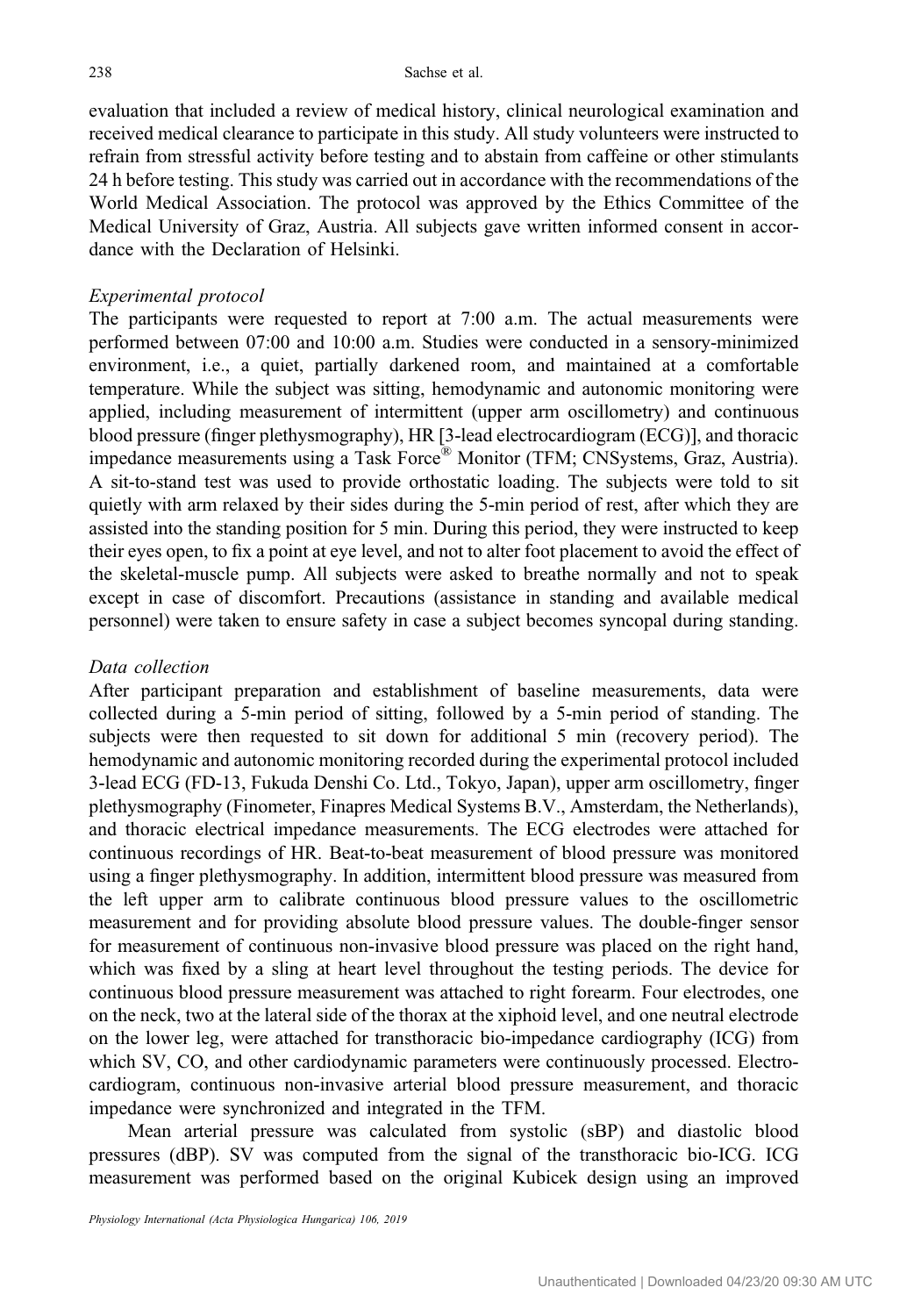estimate of thoracic volume [\(10](#page-11-0)). CO was calculated as a product of HR by SV. Cardiac index (CI) and stroke index (SI) were obtained by dividing CO and SV by body surface area, respectively. For calculation of body surface area, formula of DuBois was used [\(47](#page-13-0)). Total Peripheral Resistance Index (TPRI) was calculated by dividing mean arterial pressure by CI.

Besides the full hemodynamic assessment, the assessment of autonomic function and regulation using HR variability (HRV) was provided by the TFM. Power spectral analysis of HRV using fast Fourier transform assesses the balance between sympathetic and vagal activity. High-frequency (HF: 0.15–0.4 Hz) normalized (HFnuRRI) and low-frequency (LF: 0.04–0.15 Hz) normalized (LFnuRRI) power components were analyzed. In addition, the ratio between LF and HF power (LF/HF) was presented, which is widely used as an index of sympathovagal balance  $(3)$  $(3)$ . In this study, HF oscillations were used to assess parasympathetic activity. Changes in the LF power are more complex but increases in LFnuRRI are often assumed to represent increases in sympathetic activity, although there are indications that LF is probably affected by sympathetic and parasympathetic modulations [\(2](#page-11-0), [17](#page-12-0), [39](#page-13-0)).

#### Data analysis

The acquired data were exported to Microsoft Excel®. HR, sBP, dBP, mean blood pressure (mBP), CI, SI, and TPRI were averaged for each subject during different epochs of the sit-to-stand test, which include: representative 60 s at the end of baseline, first 10 s, second 10 s, third 10 s of standing, 10 s in the third minute of standing and during the last 10 s of standing (before recovery) (Fig. 1). Values  $\geq 2$  standard deviation (SD) were detected and manually removed from the data set. For the HRV parameters, periods of 4-min length in the sitting position and 4-min length in the standing position were selected from each test person. Thereafter, the median from the set of values was calculated. Median was chosen as it is relatively unaffected by outliers and is more appropriate when data set is skewed  $(24)$  $(24)$ .

# Statistical analysis

Data plots were transported to SPSS (IBM, New York, USA) for statistical analysis. Shapiro–Wilk test was used on female and male samples at each epoch for each parameter to determine if data sets are well modeled by normal distribution. As the hemodynamic variables showed approximately normal distribution, mixed-design analyses of variance (ANOVAs) with Bonferroni post hoc tests were applied, with the within-subject factor (six different epochs) and the between-subject factor (male and female). In case of violation of sphericity, the degrees of freedom for the F-distribution were corrected using

| 3<br>6<br>Δ                                                                                   |                                                                                                                                             |                                                                         |  |  |  |  |  |  |
|-----------------------------------------------------------------------------------------------|---------------------------------------------------------------------------------------------------------------------------------------------|-------------------------------------------------------------------------|--|--|--|--|--|--|
| Electrodes placement                                                                          | Sitting (5 min)<br>Standing (5 min)<br>Recovery                                                                                             |                                                                         |  |  |  |  |  |  |
|                                                                                               |                                                                                                                                             | Continuous monitoring of hemodynamic parameters via Task Force Monitor® |  |  |  |  |  |  |
| Task Force Monitor® measurements:<br>$\checkmark$ Heart rate x Stroke volume = Cardiac output | $\checkmark$ Total peripheral resistance x Cardiac output = Mean blood pressure<br>Hear rate variability = Low frequency and High frequency |                                                                         |  |  |  |  |  |  |

Fig. 1. The orthostatic test protocol with the specific time points of 10 s (Epochs): 1: Epoch  $1 = 290-300$  s; 2: Epoch  $2 = 0$ –10 s; 3: Epoch 3 = 10–20 s; 4: Epoch 4 = 20–30 s; 5: Epoch 5 = 180–190 s; 6: Epoch 6 = 290–300 s of standing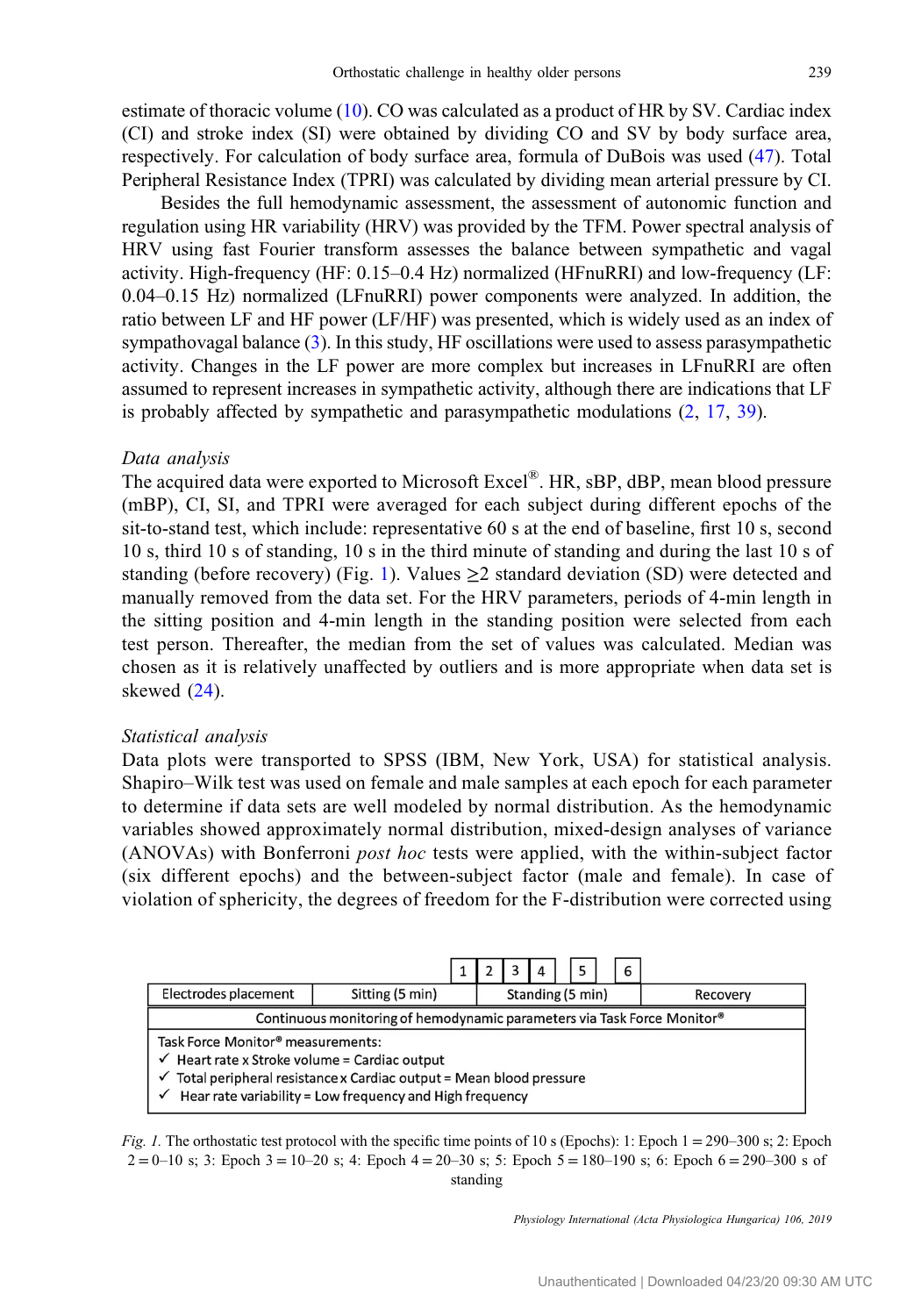Greenhouse–Geisser correction (<0.75). The HRV parameters did not follow normal distribution. Mann–Whitney U test was used for sex comparisons, whereas Wilcoxon signed-rank rest was used for the paired sample comparison of the two periods (sitting vs. standing). All statistical analyses were performed using IBM SPSS Statistics. Statistical significance was assumed if  $p < 0.05$ . We did not include and use measures of effect size, as this was an exploratory study.

# **Results**

## Subjects

The physical characteristics of the subjects in both groups (men and women) are listed in Table I.

Twenty-four persons, 14 women and 10 men, were included in the study. Mean age for women and men was  $62.8 \pm 7.3$  and  $64.0 \pm 7.2$  years, respectively. Women's height, weight, and body surface area were significantly lower than those of men.

#### Hemodynamic parameters

The results of the mixed ANOVAs showed that there was a significant main effect of the phase of the experimental protocol on HR, sBP, dBP, mBP, SI, CI, and TPRI (Table [II\)](#page-5-0).

| <b>Population characteristics</b> | Women $(n=14)$  | Men $(n=10)$       |  |
|-----------------------------------|-----------------|--------------------|--|
| Age (years)                       | $68.8 \pm 7.3$  | $64.0 \pm 7.2$     |  |
| Height (cm)                       | $164.7 \pm 6.6$ | $177.3 \pm 5.8$ ** |  |
| Weight (kg)                       | $69.6 \pm 13.3$ | $88.2 \pm 11.7*$   |  |
| Body surface area $(m2)$          | $1.76 \pm 0.14$ | $2.06 \pm 0.15**$  |  |
| Vascular risk factors             |                 |                    |  |
| Arterial hypertension             | $1(7.14\%)$     | $1(10\%)$          |  |
| Antihypertensive medication       | $1(7.14\%)$     | 2(20%)             |  |
| Nicotine abuse                    | -               | $1(10\%)$          |  |
| Dyslipidemia                      | $2(14.3\%)$     |                    |  |
| Atrial fibrillation               |                 |                    |  |
| Peripheral arterial disease       | -               |                    |  |
| Coronary heart disease            |                 |                    |  |
| Diabetes mellitus                 |                 |                    |  |

Values are expressed as means  $\pm$  SD.

 $*p$  < 0.05 compared to women.

\*\* $p$  < 0.001 compared to women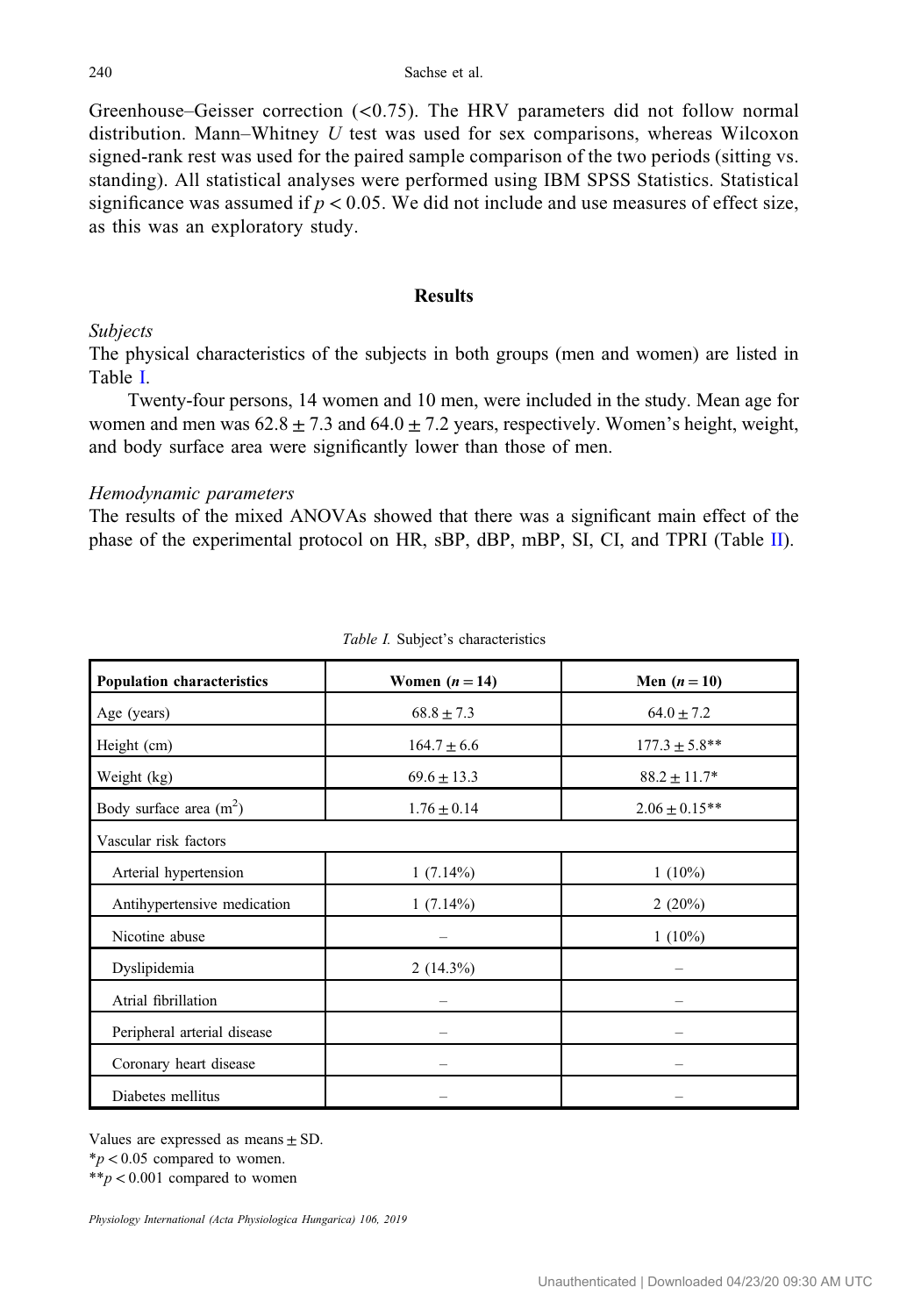| í<br>í<br>$\overline{\phantom{a}}$           |
|----------------------------------------------|
| i<br>֡֡֡֡֡<br>i                              |
| l<br>l<br>í                                  |
| Ì<br>۱<br>$\overline{\phantom{a}}$<br>i<br>֚ |
| i<br>i                                       |
| ۱<br>i<br>i<br>ı                             |
| l<br>l<br>ı<br>í<br>í                        |
| í<br>ı<br>ı<br>í<br>ļ<br>۱<br>Ï              |
| Ì<br>l<br>ı                                  |
| l<br>l<br>l                                  |

<span id="page-5-0"></span>

|                                                |              | <b>Baseline</b>       |                       |                       | Standing              |                       |                     | <b>Statistics</b> |       |
|------------------------------------------------|--------------|-----------------------|-----------------------|-----------------------|-----------------------|-----------------------|---------------------|-------------------|-------|
|                                                |              | 1. Epoch              | 2. Epoch              | 3. Epoch              | 4. Epoch              | 5. Epoch              | 6. Epoch            | <b>Effects</b>    | p     |
| HR (bpm)                                       | Female       | $73.1 \pm 13.6$       | $81.0 \pm 14.4$       | $80.1 \pm 16.9$       | $78.7 \pm 17.3$       | $81.3 \pm 15.6$       | $81.5 \pm 14.6$     | Epoch             | 0.001 |
|                                                | $\rm {Male}$ | $68.2 \pm 6.8$        | $77.0 \pm 8,4$        | $79.1 \pm 5.0$        | $74.1 \pm 7.5$        | $76.3 \pm 5.6$        | $81.4 \pm 7.4$      | Epoch × Sex       | 0.209 |
|                                                |              |                       |                       |                       |                       |                       |                     | Sex               | 0.541 |
| sBP (mmHg)                                     | Female       | $133.8 \pm 18.7$      | $123.0 \pm 27.0$      | $126.7 \pm 25.4$      | $128.9 \pm 27.4$      | $137.7 \pm 21.9$      | $135.7 \pm 24.3$    | Epoch             | 0.002 |
|                                                | Male         | $122.7 \pm 10.2$      | $114.4 \pm 13.3$      | $116.5 \pm 14.9$      | $121.1 \pm 9.5$       | $125.8 \pm 9.4$       | $124.0 \pm 20.9$    | Epoch × Sex       | 0.893 |
|                                                |              |                       |                       |                       |                       |                       |                     | Sex               | 0.209 |
| dBP (mmHg)                                     | Female       | $88.0 \pm 11.0$       | $78.8 \pm 17.5$       | $83.9 \pm 16.0$       | $85.2 \pm 17.6$       | $91.2 \pm 12.0$       | $87.0 \pm 14.7$     | Epoch             | 0.001 |
|                                                | Male         | $85.5 \pm 6.1$        | $79.0 \pm 9.7$        | $81.4 \pm 8.4$        | $82.6 \pm 6.6$        | $87.8 \pm 3.7$        | $86.4 \pm 5.5$      | Epoch × Sex       | 0.838 |
|                                                |              |                       |                       |                       |                       |                       |                     | Sex               | 0.695 |
| mBP (mmHg)                                     | Female       | $108.2 \pm 12.8$      | $97.7 \pm 20.1$       | $102.4 \pm 18.2$      | $104.4 \pm 20.3$      | $111.3 \pm 14.7$      | $107.8 \pm 16,0$    | Epoch             | 0.001 |
|                                                | $\rm {Male}$ | $101.2 \pm 7.7$       | $93.8 \pm 11.8$       | $95.6 \pm 11.1$       | $99.1 \pm 8.8$        | $102.9 \pm 5.7$       | $101.4 \pm 8.0$     | Epoch × Sex       | 0.845 |
|                                                |              |                       |                       |                       |                       |                       |                     | Sex               | 0.281 |
| $\mathrm{SI}~(\mathrm{m}l/\mathrm{m}^2)$       | Female       | $29.1 \pm 5.7$        | $28.8 \pm 4.1$        | $28.0 \pm 4.2$        | $28.0 \pm 4.6$        | $27.4 \pm 4.3$        | $27.8 \pm 4.5$      | Epoch             | 0.013 |
|                                                | Male         | $29.8 \pm 5.5$        | $31.2 \pm 6.8$        | $28.4 \pm 5.2$        | $27.9 \pm 5.1$        | $26.9 \pm 5.2$        | $29.9 \pm 5.3$      | Epoch × Sex       | 0.299 |
|                                                |              |                       |                       |                       |                       |                       |                     | Sex               | 0.669 |
| CI(L/min/m <sup>2</sup> )                      | Female       | $2.1 \pm 0.5$         | $2.4 \pm 0.5$         | $2.2 \pm 0.5$         | $2.2 \pm 0.5$         | $2.2 \pm 0.5$         | $2.2 \pm 0.4$       | Epoch             | 0.001 |
|                                                | Male         | $2.1 \pm 0.3$         | $2.4 \pm 0.4$         | $2.3 \pm 0.3$         | $2.1 \pm 0.3$         | $2.1 \pm 0.3$         | $2.5 \pm 0.5$       | Epoch × Sex       | 0.67  |
|                                                |              |                       |                       |                       |                       |                       |                     | Sex               | 0.827 |
| TPRI (dyne*s*m <sup>2</sup> /cm <sup>5</sup> ) | Female       | $4,306.3 \pm 1,318.9$ | $3,497.9 \pm 1,380.1$ | $3,876.9 \pm 1,336.6$ | $4,069.7 \pm 1,340.8$ | $4,314.7 \pm 1,077.3$ | $3,941.5 \pm 982.3$ | Epoch             | 0.001 |
|                                                | Male         | $3,846.6 \pm 651.9$   | $2,985.2 \pm 662.3$   | $3,220.1 \pm 333.4$   | $3,630.1 \pm 582.3$   | $3,857.3 \pm 697.5$   | $3,233.1 \pm 947.6$ | Epoch × Sex       | 0.876 |
|                                                |              |                       |                       |                       |                       |                       |                     | Sex               | 0.240 |
|                                                |              |                       |                       |                       |                       |                       |                     |                   |       |

Values are means ± SD. The table shows changes of hemodynamic variables during orthostatic challenge (sit-to-stand test) along with significance of main effects and interactions for epoch and sex. Bpm: beats per minute; CI: cardiac index; dBP: diastolic blood pressure; HR: heart rate; mBP: mean blood pressure; sBP: systolic blood pressure; SI: stroke SD. The table shows changes of hemodynamic variables during orthostatic challenge (sit-to-stand test) along with significance of main effects and interactions for epoch and sex. Bpm: beats per minute; CI: cardiac index; dBP: diastolic blood pressure; HR: heart rate; mBP: mean blood pressure; sBP: systolic blood pressure; SI: stroke index; TPRI: Total Peripheral Resistance Index index; TPRI: Total Peripheral Resistance Index Values are means

Physiology International (Acta Physiologica Hungarica) 106, 2019

#### Orthostatic challenge in healthy older persons 241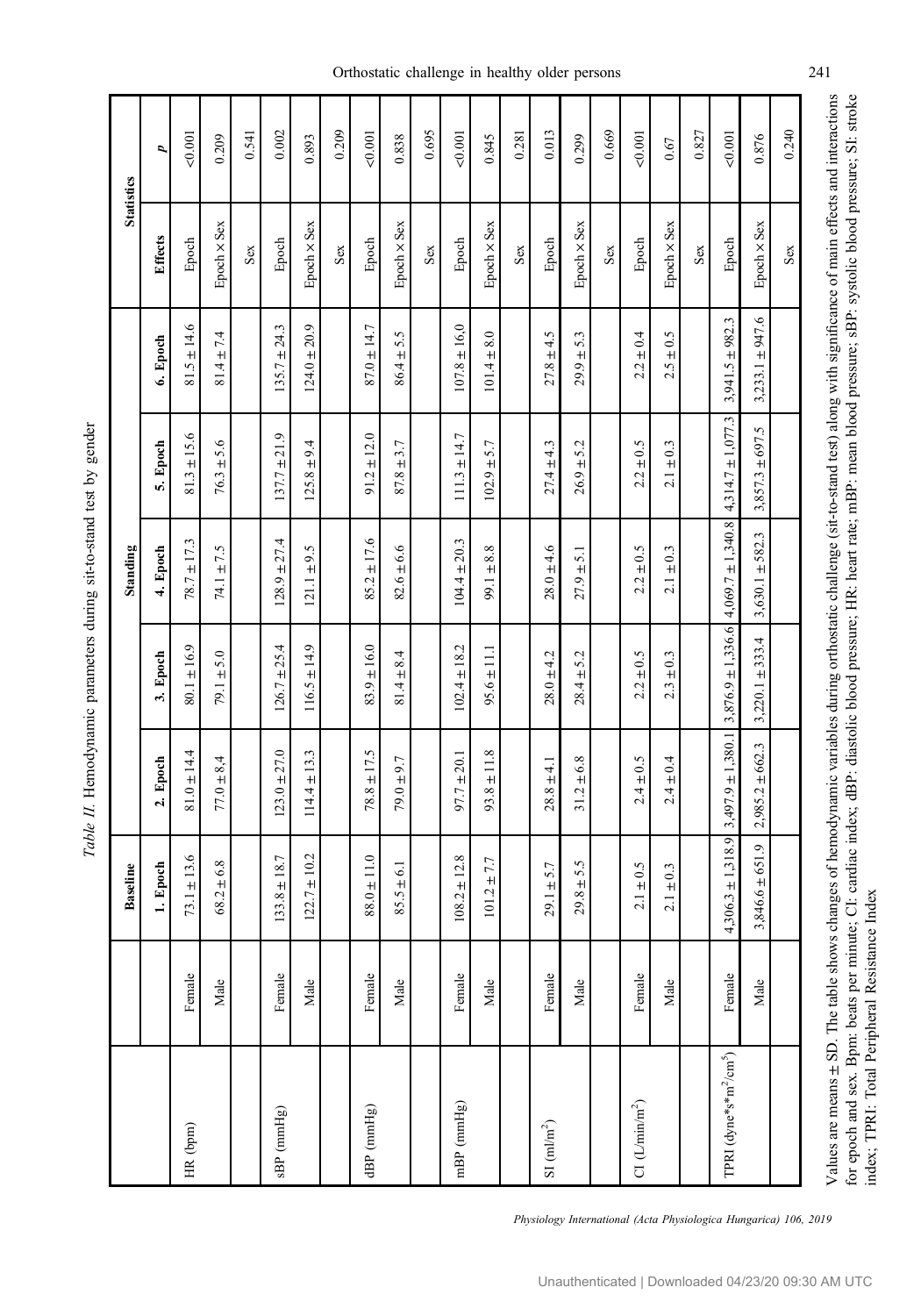In the first 10 s of standing, there was a transient decrease in mean arterial pressure (females:  $108.2 \pm 12.8$  to  $97.7 \pm 20.1$  mmHg; males:  $101.2 \pm 7.7$  to  $93.8 \pm 11.8$ ,  $p = 0.004$ ). The same was observed for systolic and diastolic blood pressure parameters  $(p = 0.02$  and  $p = 0.002$ , respectively).

Thereafter, blood pressure stabilized, reached baseline values after the third minute of standing, and remained almost unchanged in the following minutes. In response to orthostatic challenge, stroke index decreased slightly, but the accompanying increase in HR was able to maintain CI or even exceed baseline levels. Similar to blood pressure values, TPRI temporarily decreased in the first 10 s of standing (females:  $4,306.3 \pm 1,318.9$  to  $3,497.9 \pm 1,380.1$ ; males:  $3,846.6 \pm 651.9$  to  $2,985.2 \pm 662.3$ , within-group changes  $p < 0.001$ ) followed by a subsequent stabilization within a few seconds. During orthostatic challenge, HR increased immediately (females:  $73.1 \pm 13.6$  to  $81.0 \pm 14.4$ ; males:  $68.2 \pm 6.8$  to  $77.0 \pm 8.4$ , within-group changes  $p < 0.001$ ) and remained elevated throughout the standing period.

There was no main effect of sex on hemodynamic responses, with women and men performing similarly overall. All hemodynamic parameters are presented as mean  $\pm$  SD in Table [II.](#page-5-0) HR data are presented in the first row of Table [II.](#page-5-0) HR appears to be similar in females and males at rest  $(73.1 \pm 13.6 \text{ vs. } 68.2 \pm 6.8 \text{ bpm})$ , and throughout the entire term of the experimental protocol. Blood pressure values at baseline were similar among women and men (sBP: 133.8 ± 18.7 vs. 122.7 mmHg ± 10.2; dBP: 88.0 ± 11.0 vs. 85.5 ± 6.1 mmHg; mBP:  $108.2 \pm 12.8$  vs.  $101.2 \pm 7.7$  mmHg) and throughout the entire term of the experimental protocol.

Similarly, the blood pressure decreases immediately after assumption of the upright position in females and males (sBP: −10.8 bpm vs. –8.3 bpm; dBP: −9.2 bpm vs. 6.5 bpm; mBP: −10.5 bpm vs. −7.4 bpm).

TPRI values at rest were similar in women and men  $(4,306.3 \pm 1,318.9 \text{ vs.})$  $3,846.6 \pm 651.9$  dyne\*s\*m<sup>2</sup>/cm<sup>5</sup>) during standing.

In addition, no significant sex differences were seen for SI and CI with similar changes observed throughout the sit-to-stand test. Furthermore, there was no significant interaction between epoch and sex.

#### Autonomic parameters

Wilcoxon signed-rank tests with combined female and male data sets showed that the change from a sitting to a standing posture elicits statistically significant changes in HRV parameters (Table [III\)](#page-7-0).

A significant reduction occurred in spectral power in the HF band (normalized units) (37.3 vs. 27.3,  $Z = -2.127$ ,  $p = 0.033$ ). In addition, there was an increase in LFnuRRI (62.7) vs. 72.4,  $Z = -2.127$ ,  $p = 0.033$ ) and LF/HF ratio (1.7 vs. 2.7,  $Z = -2.289$ ,  $p = 0.022$ ) in response to orthostatic challenge. Furthermore, there were significant changes in highfrequency R–R interval (HF-RRI) and low-frequency R–R interval (LF-RRI) during orthostatic challenge [HF-RRI (ms<sup>2</sup>): 53.1 vs. 26.3,  $Z = -2.873$ ,  $p = 0.004$ ; LF-RRI (ms<sup>2</sup>): 101.9 vs. 71.8,  $Z = -2.613$ ,  $p = 0.009$ ].

Finally, Mann–Whitney U tests were used to compare differences between females and males (Table [IV\)](#page-7-0). Regarding HRV parameters, lower HFnuRRI (marker of parasympathetic activity) (29.8 vs. 47.7,  $U = 28.000$ ,  $p = 0.043$ ), higher LFnuRRI (related to sympathetic modulation) (70.2 vs. 52.3,  $U = 28.000$ ,  $p = 0.043$ ), and higher LF/HF ratio (2.4 vs. 1.1,  $U = 28.000$ ,  $p = 0.043$ ) values were found in women as compared to men at rest. No significant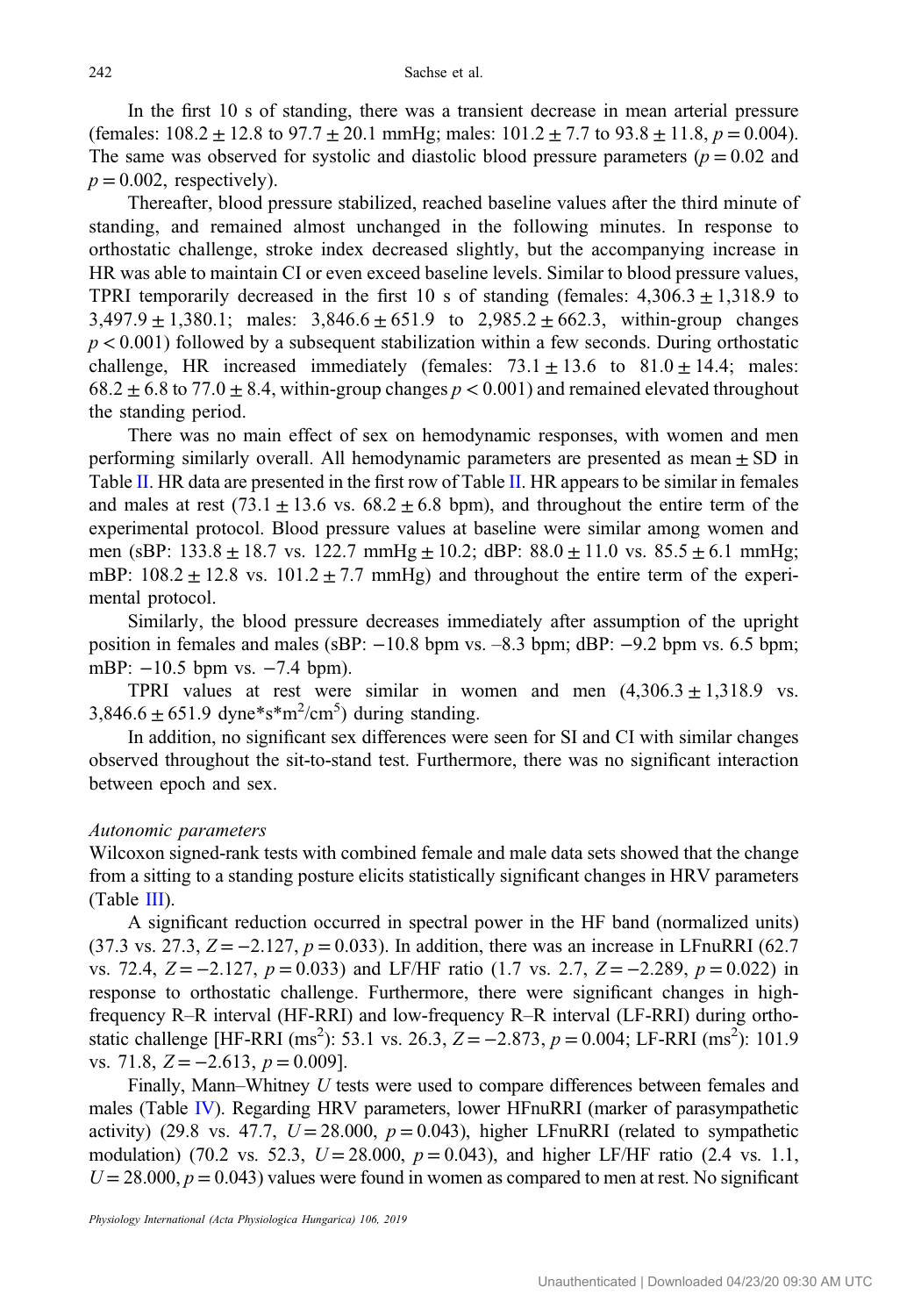<span id="page-7-0"></span>

|                 | <b>Baseline</b>     | <b>Standing</b>           |
|-----------------|---------------------|---------------------------|
| LFnuRRI $(\% )$ | $62.7(49.4-75.6)$   | $72.4 (59.3 - 81.3)^*$    |
| HFnuRRI $(\% )$ | $37.3(24.4 - 50.6)$ | $27.3$ $(18.7-40.7)^*$    |
| LF-RRI $(ms^2)$ | $101.9(39.2-143.7)$ | $71.8$ $(27.3 - 138.2)^*$ |
| HF-RRI $(ms^2)$ | $53.1(24.5-143.7)$  | $26.3 (10.5 - 73.5)^*$    |
| LF/HF           | $1.7(1.0-3.1)$      | $2.7(1.5-4.3)^*$          |

Table III. Heart rate variability during sit-to-stand test

Values are medians and 1st and 3rd quartiles. LFnuRRI: normalized low frequency; HFnuRRI: normalized high frequency; HF-RRI: high-frequency R–R interval; LF-RRI: low-frequency R–R interval; LF/HF: ratio between low- and high-frequency power.

 $*p < 0.05$  compared to baseline

| <b>Parameters</b>      | <b>Baseline</b>        | <b>Standing</b>      |  |  |  |
|------------------------|------------------------|----------------------|--|--|--|
| LFnuRRI (%)            |                        |                      |  |  |  |
| Female                 | $70.2 (60.1 - 77.1)$   | 78.8 (65.9-82.8)     |  |  |  |
| Male                   | 52.3 $(39.4 - 61.0)^*$ | 59.9 (55.2–80.2)     |  |  |  |
| HFnuRRI (%)            |                        |                      |  |  |  |
| Female                 | 29.8 (22.8-39.9)       | $21.2(17.2 - 34.0)$  |  |  |  |
| Male                   | 47.7 $(39.0 - 60.5)^*$ | 40.1 $(19.8 - 44.8)$ |  |  |  |
| LF-RRI $(ms^2)$        |                        |                      |  |  |  |
| Female                 | $81.8(39.2 - 211.2)$   | $64.0(35.3-118.3)$   |  |  |  |
| Male                   | 153.83 (38.6–247.7)    | $100.1(24.5-195.1)$  |  |  |  |
| HF-RRI $\text{(ms}^2)$ |                        |                      |  |  |  |
| Female                 | $31.1(21.7 - 84.9)$    | $23.5(8.2 - 49.3)$   |  |  |  |
| Male                   | $123.1 (40.5 - 177.3)$ | 42.6(12.7–62.7)      |  |  |  |
| LF/HF                  |                        |                      |  |  |  |
| Female                 | $2.4(1.5-3.9)$         | $3.7(1.9-4.8)$       |  |  |  |
| Male                   | $1.1 (0.7-1.6)^*$      | $1.5(1.3-4.0)$       |  |  |  |

|  |  |  |  |  |  |  | <i>Table IV</i> . Heart rate variability during sit-to-stand test by sex |  |  |  |
|--|--|--|--|--|--|--|--------------------------------------------------------------------------|--|--|--|
|--|--|--|--|--|--|--|--------------------------------------------------------------------------|--|--|--|

Values are medians and 1st and 3rd quartiles. LFnuRRI: normalized low frequency; HFnuRRI: normalized high frequency; HF-RRI: high-frequency R–R interval; LF-RRI: low-frequency R–R interval; LF/HF: ratio between low- and high-frequency power.

 $*p$  < 0.05 compared to women

sex differences were observed after standing up from the sitting position. No differences were found in absolute values of LF power components and HF power components of HRV, either at baseline or in the standing position.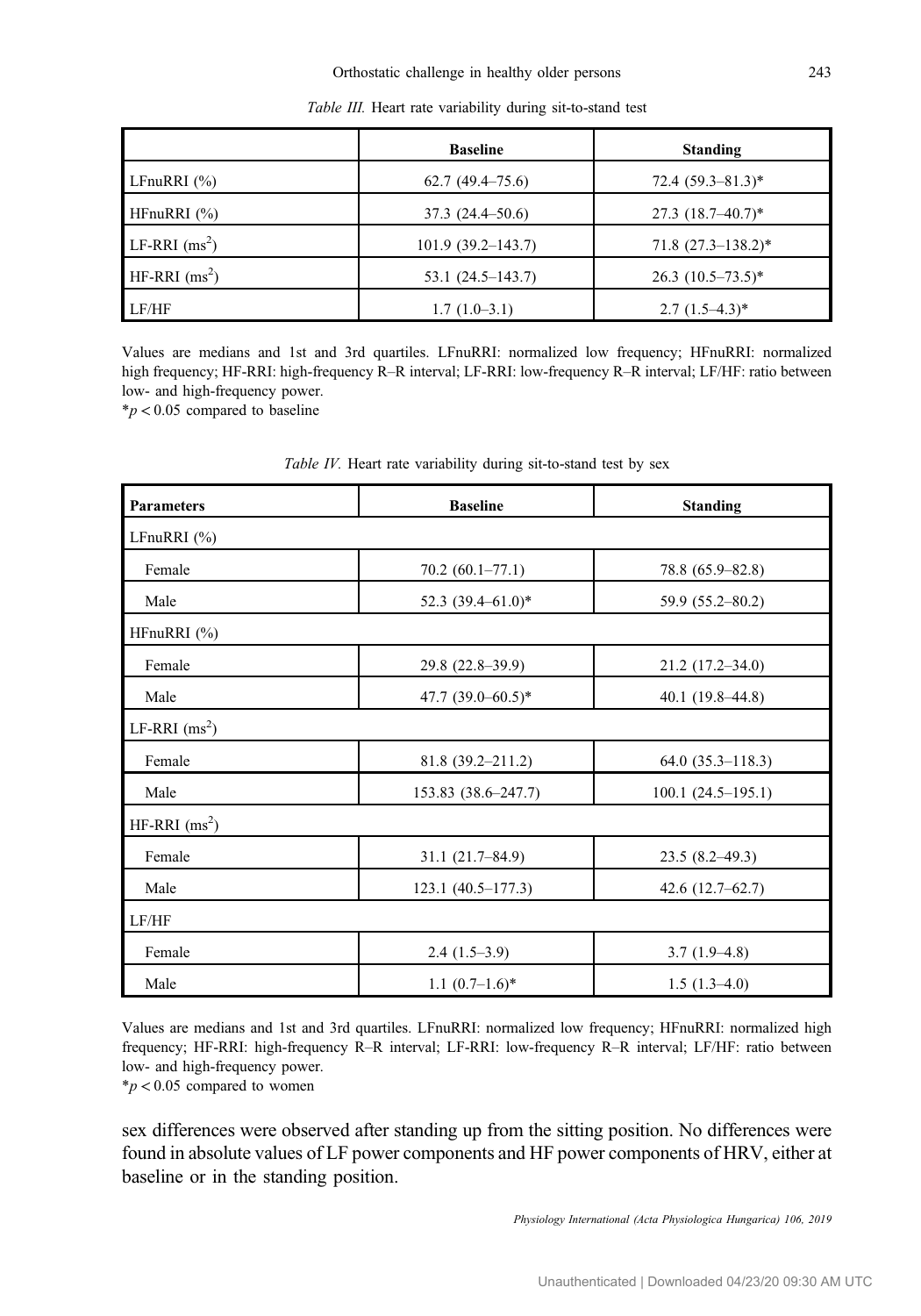### **Discussion**

The study was designed to investigate how orthostatic challenge provided by a sit-to-stand test affects changes in hemodynamic and autonomic responses in healthy older males and females. The major findings of the study are as follows: (1) Women and men demonstrate no statistically significant differences in hemodynamic parameters during orthostatic challenge. (2) There are sex differences in the cardiac autonomic control, with women having higher LFnuRRI, lower HFnuRRI, and higher LF/HF ratio at rest. The postmenopausal females appear to show a predominance of sympathetic control at rest when compared to men.

# Sex differences in hemodynamic parameters and HRV at rest and during orthostatic stress (sit-to-stand test)

We hypothesized that older men and women respond similarly to orthostatic loading and that sex-related differences in hemodynamic and cardiac autonomic responses should be no longer detectable. We could only partly confirm our hypothesis. Hemodynamic parameters at rest and during the orthostatic test were similar between men and women. However, HRV showed sex differences at rest and during orthostatic testing. Mellingaeter et al. [\(35](#page-12-0)) reported that older men have poorer orthostatic tolerance than age-matched women. In this study, application of orthostatic challenge by a sit-to-stand test led to changes in the seven measured hemodynamic parameters. We report that blood pressure, HR, and TPRI values between the sitting and standing positions were similar in women and men. In addition, there was a decrease in sBP, dBP, and mBP values immediately after standing up. Our results suggest that older men and women have comparable hemodynamic responses to postural change. Orthostatic challenge led to compensatory effects to maintain blood pressure and cerebral blood flow. There was a minimal decrease in stroke index but the accompanying increase in HR was able to maintain CO. The TPRI returned to baseline level after an initial reduction. It appears that maintenance of blood pressure in older persons during postural changes was achieved primarily by increased HR and minimal changes in SV, thus ensuring that the CO remained stable. The results obtained in this study differ from the observations seen in other studies. For example, assuming an upright position from supine position has been reported to lead to a greater drop of SV and lower CO as well as an increase of TPRI over baseline level [\(29](#page-12-0), [34](#page-12-0)). Laitinen et al. ([29\)](#page-12-0) postulated that older persons, in order to maintain their blood pressure, rely essentially on increase in peripheral resistance and less on increase in HR. The differences between data reported in these studies and our observations could be because other studies used head-up tilt (HUT) to provide orthostatic challenge, whereas in this study, a simple sit-to-stand (passive) test was used. It is conceivable that a sit-to-stand test constitutes a less strong stimulus and therefore elicits less powerful cardiovascular responses. Additionally, the study protocol of Laitinen et al. differed from ours in the duration of the stimulated condition (13 min 70° HUT vs. 5 min sit-to-stand test). In this study, none of the affected persons expressed presyncopal symptoms during the orthostatic challenge. Orthostatic hypotension can be asymptomatic or symptomatic. However, even asymptomatic individuals have a higher risk for future falls as well as associated comorbidities and therefore asymptomatic orthostatic hypotension should also be minimized ([20,](#page-12-0) [40,](#page-13-0) [42\)](#page-13-0).

It is assumed that sex hormones are in a large part responsible for sex differences in autonomic regulation ([21,](#page-12-0) [23](#page-12-0), [26](#page-12-0), [33,](#page-12-0) [49\)](#page-13-0). The sympathetic nervous system is enhanced in men and the parasympathetic nervous system in women ([22\)](#page-12-0). Moreover, sympathetic control of muscle activity (leg muscles) and modulation of blood vessels via the sympathetic nervous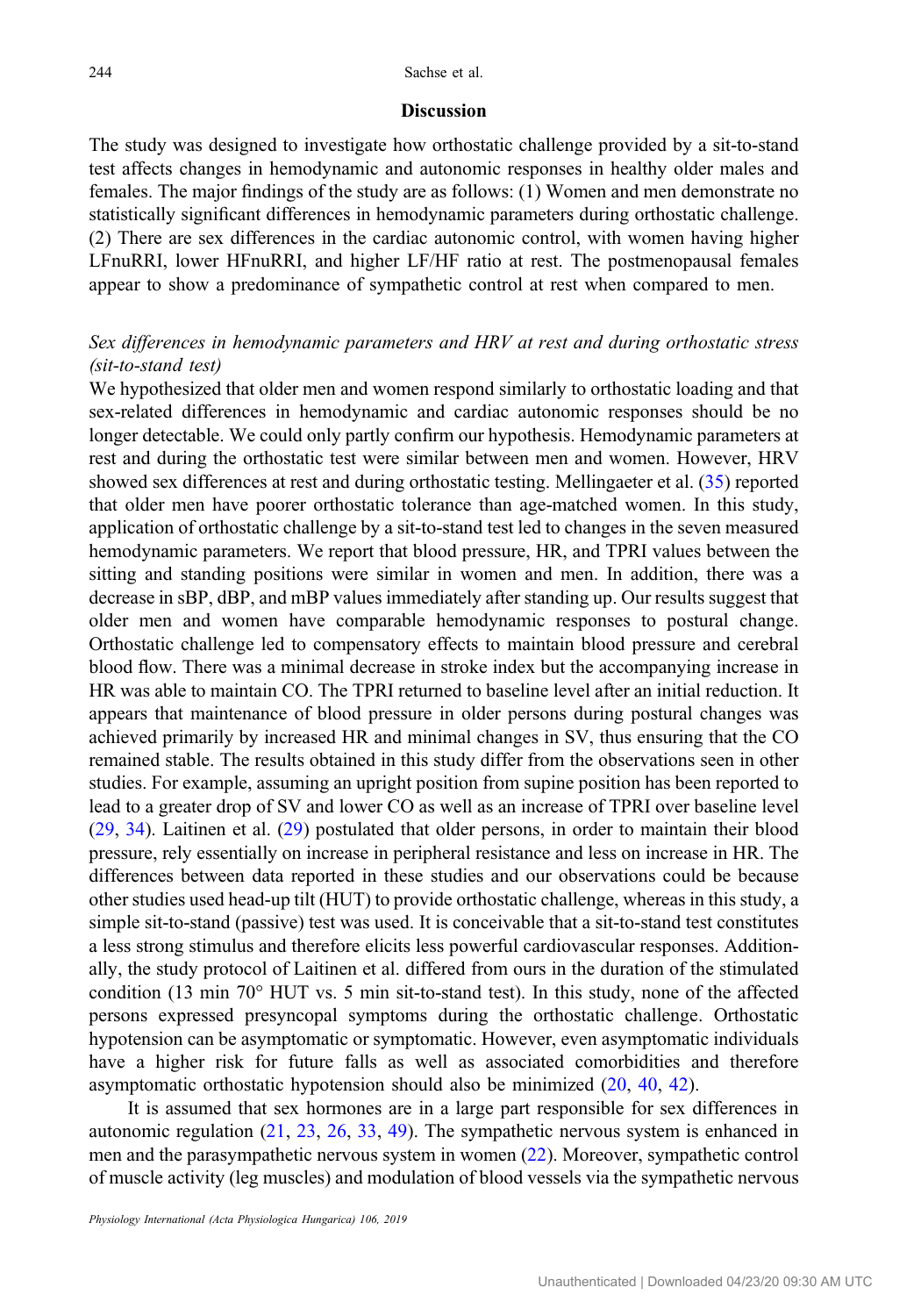system (vasoconstriction) are more visible in men compared to women ([6,](#page-11-0) [22](#page-12-0), [36](#page-12-0)). Through specific receptors, sex hormones interact with the central nervous system and influence the synthesis and action of neurotransmitters [\(41](#page-13-0)). Estrogen is known to increase the synthesis of acetylcholine, to depress the vasoconstrictor effects of neuropeptide Y, and to stimulate the removal of noradrenaline ([6](#page-11-0)). In addition, estrogen handles the production of nitric oxides, which is known to stop the release of noradrenaline ([37\)](#page-13-0). On the other hand, testosterone is known to enhance the synthesis of noradrenaline. As noradrenaline is responsible for an increase in blood flow, blood pressure, and HR during orthostatic loading, men respond with a higher release of noradrenalin and consequently with a higher increases of blood pressure [\(6](#page-11-0)).

Due to the diminishing influence of estrogen after menopause, a reduction in the sex differences as seen in young men and women was anticipated. In this study, significant sex differences were only evident during rest and not during standing up. It might be due to the small sample size or the susceptibility of HRV measures to small variations and disturbances, or that older women show less pronounced increase in sympathetic tone and less vagal withdrawal, respectively. It is interesting to note that despite the differences in HRV parameters between women and men at rest, hemodynamic parameters were comparable in both groups. Higher sympathetic and lower parasympathetic activities do not seem to cause higher resting blood pressure or total peripheral resistance. Numerous clinical studies have investigated how age and sex may affect HRV [\(1](#page-11-0), [14](#page-12-0), [44\)](#page-13-0). Several lines of evidence suggest that parasympathetic control is the major regulator of the cardiovascular system in young women, whereas in postmenopausal women, the sympathetic tone is dominant ([30\)](#page-12-0). The higher sympathetic activity seems to be well explained by Narkiewicz et al., who showed that the increase in sympathetic activity is independent of menopause and results in significant increases in MAP in women when compared to men ([36\)](#page-12-0). Most studies on sex differences in cardiovascular autonomic responses have found either no sex differences in healthy older persons or a still existing lower sympathetic and higher parasympathetic activity in women in comparison to men, which contrasts with our findings. Matsukawa et al. observed that muscle sympathetic nerve activity (MSNA) is similar in females and males over the age of 50 years. Interestingly, MSNA values tended to be higher in older women than age-matched men [\(33](#page-12-0)). These findings are in accordance with ours, which were obtained using HRV. Narkiewicz et al. studied 120 men and 96 women (aged 20–72 years) to investigate the influence of sex on age-related increase in sympathetic traffic. MSNA, blood pressure, and HR were measured during supine rest. Their results suggested that aging is associated with a stronger increase in sympathetic activity in women compared to men ([36\)](#page-12-0). This matches the results obtained from this study. Several publications have highlighted that sympathetic activity markedly increased after menopause  $(7, 31, 43)$  $(7, 31, 43)$  $(7, 31, 43)$  $(7, 31, 43)$  $(7, 31, 43)$  $(7, 31, 43)$ . Barnett et al.  $(1)$  $(1)$  found that women with hormone replacement therapy have reduced sympathetic activity compared to untreated postmenopausal women and suggested that estrogen increases baroreflex sensitivity and leads to a reduction of LF power. This would explain similar autonomic nervous system responses in older men and women, but not the higher sympathetic and lower parasympathetic activity at rest in females, which was obtained in this study [\(35](#page-12-0)).

The implications of altered HRV were investigated in some studies. Higher sympathetic and/or lower parasympathetic tones are related to cardiovascular disease morbidity and mortality  $(1, 9)$  $(1, 9)$  $(1, 9)$  $(1, 9)$ . As people age, the cardiovascular risk and the risk of hypertension increase [\(4](#page-11-0), [36\)](#page-12-0). The positive autonomic profile seen in younger women (predominance of parasympathetic tone) is lost in older women, which explains the increasing risk of developing cardiovascular diseases.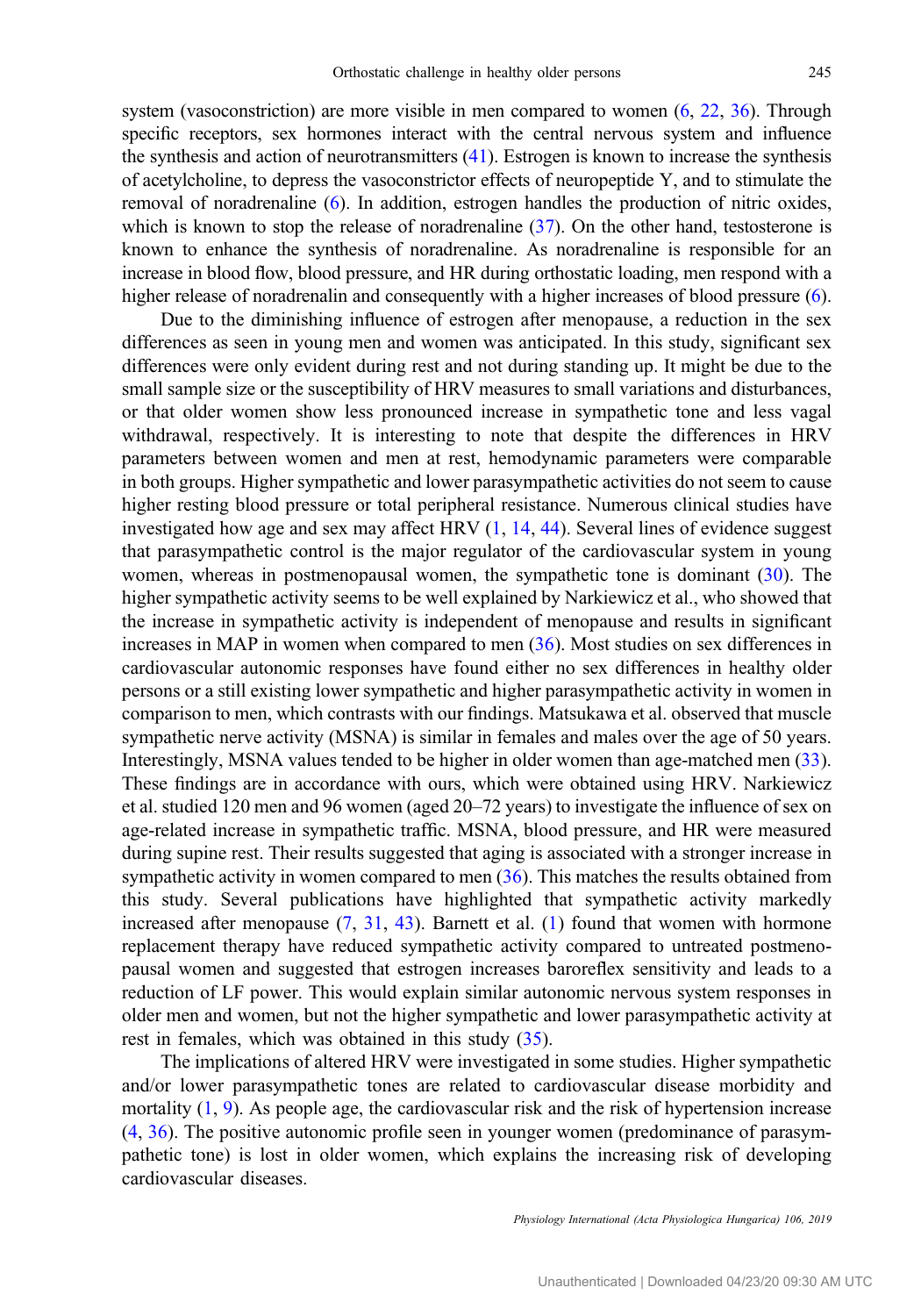#### **Limitations**

A limitation of this study was the small sample size. Because of the small sample size, only very large statistical differences can be detected and smaller differences would not be detected. However, this pilot study provides a good basis for future full-scale studies. With a larger sample size, it would be possible to uncover sex differences in older persons, which remained possibly undetected in the present investigation.

A sit-to-stand test was used in this study to provide orthostatic challenge, whereas many other investigators used HUT test or application of lower body negative pressure (LBNP) [\(15](#page-12-0)). While our results are not similar to those obtained with HUT or during LBNP, we believe that standing up from a sitting position is an everyday challenge in the lives of older persons and therefore, a sit-to-stand test represents a more realistic life situation than the aforementioned methods [\(15](#page-12-0)).

A further potential limitation is that respiration was not controlled in this study. Respiration has significant effects on HRV parameters ([14,](#page-12-0) [32](#page-12-0)). Standardization of respiratory rate by metronomic breathing may reduce the impact of different respiratory frequencies on HR dynamics and could make the differences in sex more pronounced. However, Goldberger et al. [\(14](#page-12-0)) showed that HRV does not differ whether the breathing rate is fixed to metronome or not. In this study, although we did not control breathing, the participants were asked not to carry out deep breaths or perform Valsalva maneuver to prevent potentially interfering influence.

We did not quantify the physical activity status of our participants. This is, however, important as a sustained exercise regimen can significantly affect HRV (most notably resulting in an improvement in HRV and an increase in HF). However, we do not think that this is an important limitation as this response appears to be attenuated in older individuals. Nevertheless, future studies should incorporate aspects related to physical activity status and the amount of sustained exercise regimen should also be noted.

In this paper, we assessed sympathetic activity using HRV ([19,](#page-12-0) [27,](#page-12-0) [28\)](#page-12-0). Despite having several limitations, this method was used because direct measurements of sympathetic activity using MSNA and measurements of catecholamines in the blood require invasive protocols, which in turn may influence the cardiovascular responses ([17,](#page-12-0) [18\)](#page-12-0).

Furthermore, data on additional influencing factors potentially related to cardiovascular responses to orthostatic challenge and orthostatic hypotension, such as hormone replacement therapy and contraceptive history in older women (influence of years of oral contraceptive use), were not available. There is some evidence that hormonal changes affect cardiovascular regulatory mechanisms by altering sympathetic activity, baroreflex sensitivity, and circulating catecholamines ([30\)](#page-12-0).

# Conclusions and Perspectives

In this pilot study, we investigated the influence of sex on cardiovascular responses to a change in posture in healthy older persons. Our results indicate that there are no significant sex differences in responses of HR, blood pressure, CI, SI, and peripheral resistance index. It seems that cardiac autonomic regulation differs, in some respect, between the sexes, i.e., higher sympathetic and lower parasympathetic activities in females during rest. However, a difference in cardiac autonomic parameters in response to orthostatic challenge could not be observed. Moreover, the observed differences seem to have no significant impact on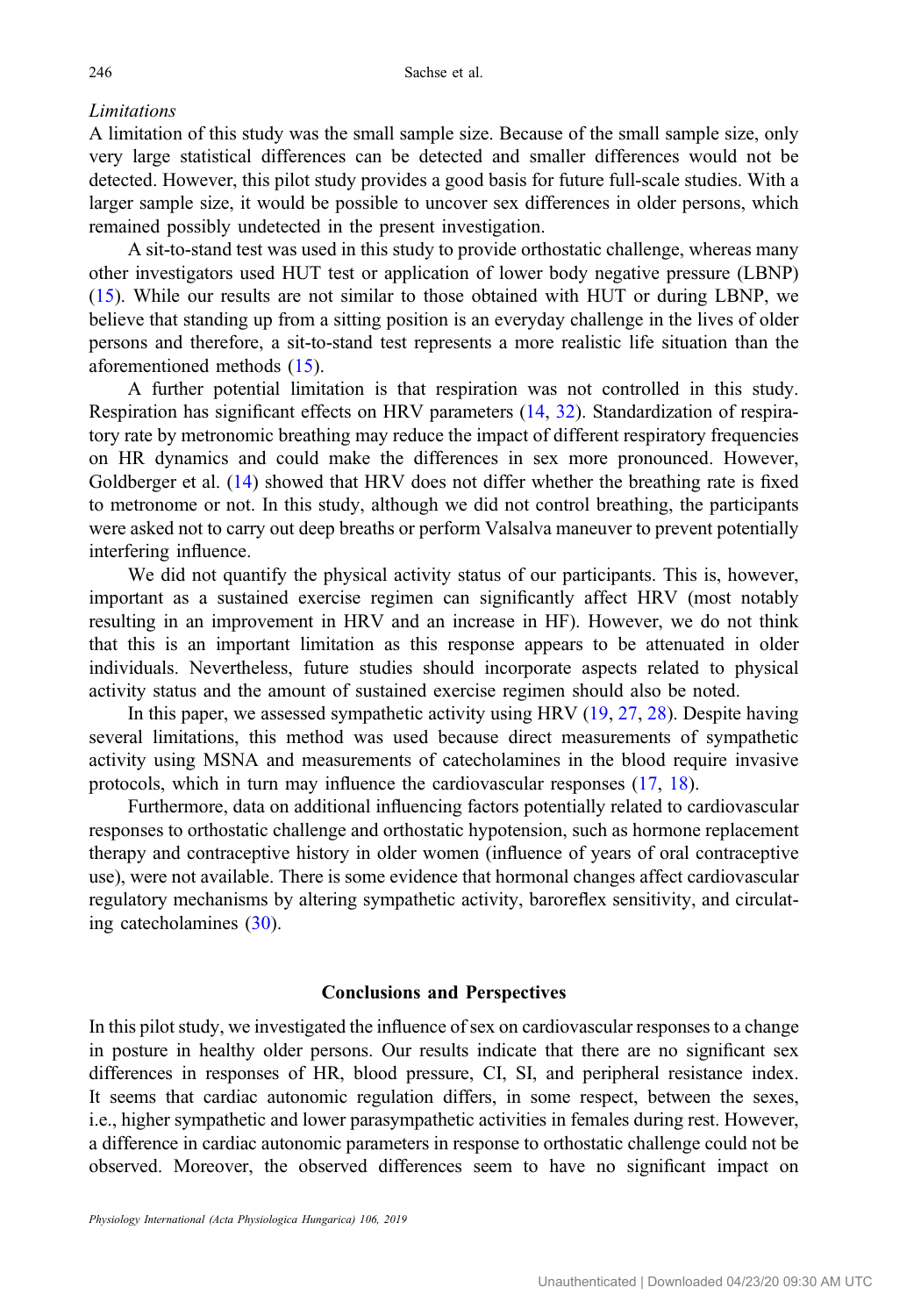<span id="page-11-0"></span>hemodynamic parameters. Further studies should be conducted to determine the underlying mechanisms. Nevertheless, the present investigation provides valuable insights into similarities and differences between men and women regarding blood pressure regulation and the interaction of sympathetic and parasympathetic nervous systems. Identifying and understanding the mechanisms, which are responsible for sex differences in cardiovascular regulation, may contribute to implementation of sex-specific prevention and treatment of cardiovascular diseases and prevention strategies of falls in older persons. The present pilot study is valuable as it helps to determine the adequate sample size for large-scale research to receive more reliable results.

# Acknowledgements

The authors would like to thank the participants who took part in this study. All authors have made significant contributions in data collection, analysis, and interpretation of the findings. All co-authors have been involved in writing the final version of the manuscript. CS, IT, BB, AR, and NG were involved in the study design and data collection. CS and IT analyzed the data. CS, IT, BB, AR, and NG were involved in writing the final version of the manuscript.

#### Conflict of interest

The authors declare that the research was conducted in the absence of any commercial or financial relationships that could be construed as a potential conflict of interest. They also declare that this work is based on the diploma thesis of CS.

## REFERENCES

- 1. Barnett SR, Morin RJ, Kiely DK, Gagnon M, Azhar G, Knight EL, Nelson JC, Lipsitz LA: Effects of age and gender on autonomic control of blood pressure dynamics. Hypertension 33(5), 1195–1200 (1999)
- 2. Billman GE: The LF/HF ratio does not accurately measure cardiac sympatho-vagal balance. Front. Physiol. 4, 26 (2013)
- 3. Burr RL: Interpretation of normalized spectral heart rate variability indices in sleep research: a critical review. Sleep 30(7), 913–919 (2007)
- 4. Burt VL, Whelton P, Roccella EJ, Brown C, Cutler JA, Higgins M, Horan MJ, Labarthe D: Prevalence of hypertension in the US adult-population. Results from the 3rd National-Health and Nutrition Examination Survey, 1988–1991. Hypertension 25(3), 305–313 (1995)
- 5. Convertino VA: Gender differences in autonomic functions associated with blood pressure regulation. Am. J. Physiol. 275(6 Pt. 2), R1909–R1920 (1998)
- 6. Dart AM, Du XJ, Kingwell BA: Gender, sex hormones and autonomic nervous control of the cardiovascular system. Cardiovasc. Res. 53(3), 678–687 (2002)
- 7. de Zambotti M, Trinder J, Colrain IM, Baker FC: Menstrual cycle-related variation in autonomic nervous system functioning in women in the early menopausal transition with and without insomnia disorder. Psychoneuroendocrinology 75, 44–51 (2017)
- 8. Edgell H, Robertson AD, Hughson RL: Hemodynamics and brain blood flow during posture change in younger women and postmenopausal women compared with age-matched men. J. Appl. Physiol. 112(9), 1482–1493 (2012)
- 9. Evans JM, Ziegler MG, Patwardhan AR, Ott JB, Kim CS, Leonelli FM, Knapp CF: Gender differences in autonomic cardiovascular regulation: spectral, hormonal, and hemodynamic indexes. J. Appl. Physiol. 91(6), 2611–2618 (2001)
- 10. Fortin J, Habenbacher W, Heller A, Hacker A, Gruellenberger R, Innerhofer J, Passath H, Wagner Ch, Haitchi G, Flotzinger D, Pacher R, Wach P: Non-invasive beat-to-beat cardiac output monitoring by an improved method of transthoracic bioimpedance measurement. Comp. Biol. Med. 36(11), 1185–1203 (2006)
- 11. Frey MA, Hoffler GW: Association of sex and age with responses to lower-body negative pressure. J. Appl. Physiol. 65(4), 1752–1756 (1988)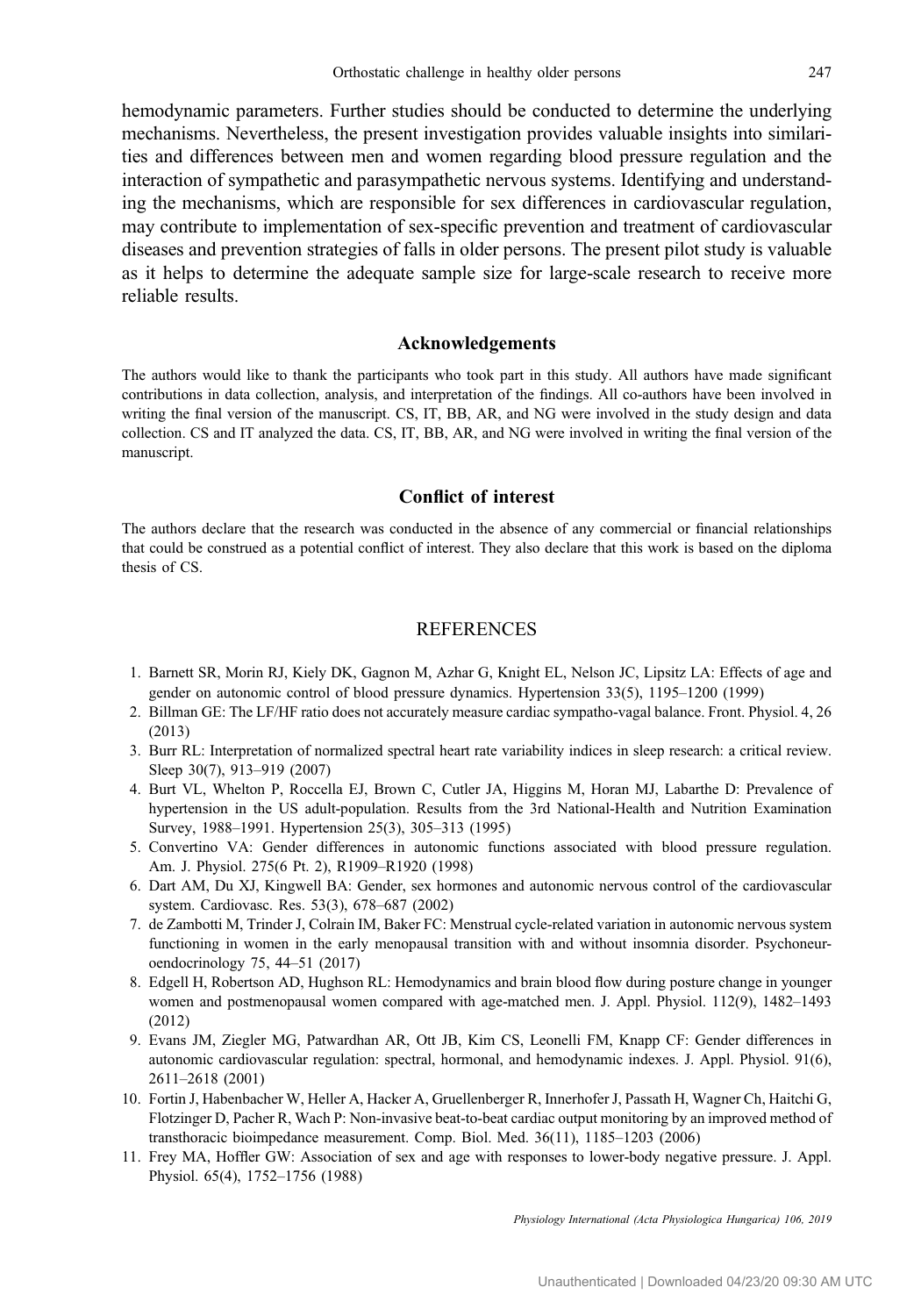- <span id="page-12-0"></span>12. FritschYelle JM, Whitson PA, Bondar RL, Brown TE: Subnormal norepinephrine release relates to presyncope in astronauts after spaceflight. J. Appl. Physiol. 81(5), 2134–2141 (1996)
- 13. Gale CR, Cooper C, Sayer AA: Prevalence and risk factors for falls in older men and women: the English Longitudinal Study of ageing. Age Ageing 45(6), 789–794 (2016)
- 14. Goldberger JJ, Challapalli S, Tung R, Parker MA, Kadish AH: Relationship of heart rate variability to parasympathetic effect. Circulation 103(15), 1977–1983 (2001)
- 15. Goswami N, Blaber AP, Hinghofer-Szalkay H, Convertino VA: Lower body negative pressure: physiological effects, applications, and implementation. Physiol. Rev. 99(1), 807–851 (2019)
- 16. Goswami N, Loeppky JA, Hinghofer-Szalkay H: LBNP: past protocols and technical considerations for experimental design. Aviat. Space Environ. Med. 79(5), 459–471 (2008)
- 17. Grasser EK, Goswami N, Hinghofer-Szalkay H: Presyncopal cardiac contractility and autonomic activity in young healthy males. Physiol. Res. 58(6), 817–826 (2009)
- 18. Grasser EK, Goswami N, Rossler A, Vreckoc K, Hinghofer-Szalkay H: Hemodynamic and neurohormonal responses to extreme orthostatic stress in physically fit young adults. Acta Astronaut. 64(7–8), 688–696 (2009)
- 19. Grote V, Kelz C, Goswami N, Stossier H, Tafeit E, Moser M: Cardio-autonomic control and wellbeing due to oscillating color light exposure. Physiol Behav. 114, 55–64 (2013)
- 20. Gupta V, Lipsitz LA: Orthostatic hypotension in the elderly: diagnosis and treatment. Am. J. Med. 120(10), 841–847 (2007)
- 21. Hart EC, Charkoudian N, Wallin BG, Curry TB, Eisenach J, Joyner MJ: Sex and ageing differences in resting arterial pressure regulation: the role of the beta-adrenergic receptors. J. Physiol. (Lond.) 589(21), 5285–5297 (2011)
- 22. Hart EC, Joyner MJ: The curse of the sympathetic nervous system: are men or women more unfortunate? J. Physiol. (Lond.) 589(1), 259 (2011)
- 23. Hart EC, Joyner MJ, Wallin BG, Charkoudian N: Sex, ageing and resting blood pressure: gaining insights from the integrated balance of neural and haemodynamic factors. J. Physiol. (Lond.) 590(9), 2069–2079 (2012)
- 24. Heidl C: Discovering statistics using IBM SPSS statistics: and sex and drugs and Rock'n'Roll. Pflege 27(6), 430 (2014)
- 25. Huxley VH: Sex and the cardiovascular system: the intriguing tale of how women and men regulate cardiovascular function differently. Adv. Physiol. Educ. 31(1), 17–22 (2007)
- 26. Joyner MJ, Wallin BG, Charkoudian N: Sex differences and blood pressure regulation in humans. Exp. Physiol. 101(3), 349–355 (2016)
- 27. Lackner HK, Goswami N, Hinghofer-Szalkay H, Papousek I, Scharfetter H, Furian R, Schwaberger G: Effects of stimuli on cardiovascular reactivity occurring at regular intervals during mental stress. J. Psychophysiol. 24(1), 48–60 (2010)
- 28. Lackner HK, Goswami N, Papousek I, Roessler A, Grasser EK, Montani JP, Jezova D, Hinghofer-Szalkay H: Time course of cardiovascular responses induced by mental and orthostatic challenges. Int. J. Psychophysiol. 75(1), 48–53 (2010)
- 29. Laitinen T, Niskanen L, Geelen G, Lansimies E, Hartikainen J: Age dependency of cardiovascular autonomic responses to head-up tilt in healthy subjects. J. Appl. Physiol. 96(6), 2333–2340 (2004)
- 30. Lavi S, Nevo O, Thaler I, Rosenfeld R, Dayan L, Hirshoren N, Gepstein L, Jacob G: Effect of aging on the cardiovascular regulatory systems in healthy women. Am. J. Physiol. Regul. Integr. Comp. Physiol. 292(2), R788–R793 (2007)
- 31. Lee JO, Kang SG, Kim SH, Park SJ, Song SW: The relationship between menopausal symptoms and heart rate variability in middle aged women. Korean J. Fam. Med. 32(5), 299–305 (2011)
- 32. Lipsitz LA, Mietus J, Moody GB, Goldberger AL: Spectral characteristics of heart rate variability before and during postural tilt-relations to aging and risk of syncope. Circulation 81(6), 1803–1810 (1990)
- 33. Matsukawa T, Sugiyama Y, Watanabe T, Kobayashi F, Mano T: Gender difference in age-related changes in muscle sympathetic nerve activity in healthy subjects. Am. J. Physiol. Regul. Integr. Comp. Physiol. 275(5), R1600–R1604 (1998)
- 34. Mayer M (2017): Applications Applications Syncope Assessment. Available at: [https://online.medunigraz.at/](https://online.medunigraz.at/mug_online/wbAbs.showThesis?pThesisNr=53490&pOrgNr=14010) [mug\\_online/wbAbs.showThesis?pThesisNr=53490&pOrgNr=14010](https://online.medunigraz.at/mug_online/wbAbs.showThesis?pThesisNr=53490&pOrgNr=14010)
- 35. Mellingaeter MR, Wyller VB, Wyller TB, Ranhoff AH: Gender differences in orthostatic tolerance in the elderly. Aging Clin. Exp. Res. 25(6), 659–665 (2013)
- 36. Narkiewicz K, Phillips BG, Kato M, Hering D, Bieniaszewski L, Somers VK: Gender-selective interaction between aging, blood pressure, and sympathetic nerve activity. Hypertension 45(4), 522–525 (2005)